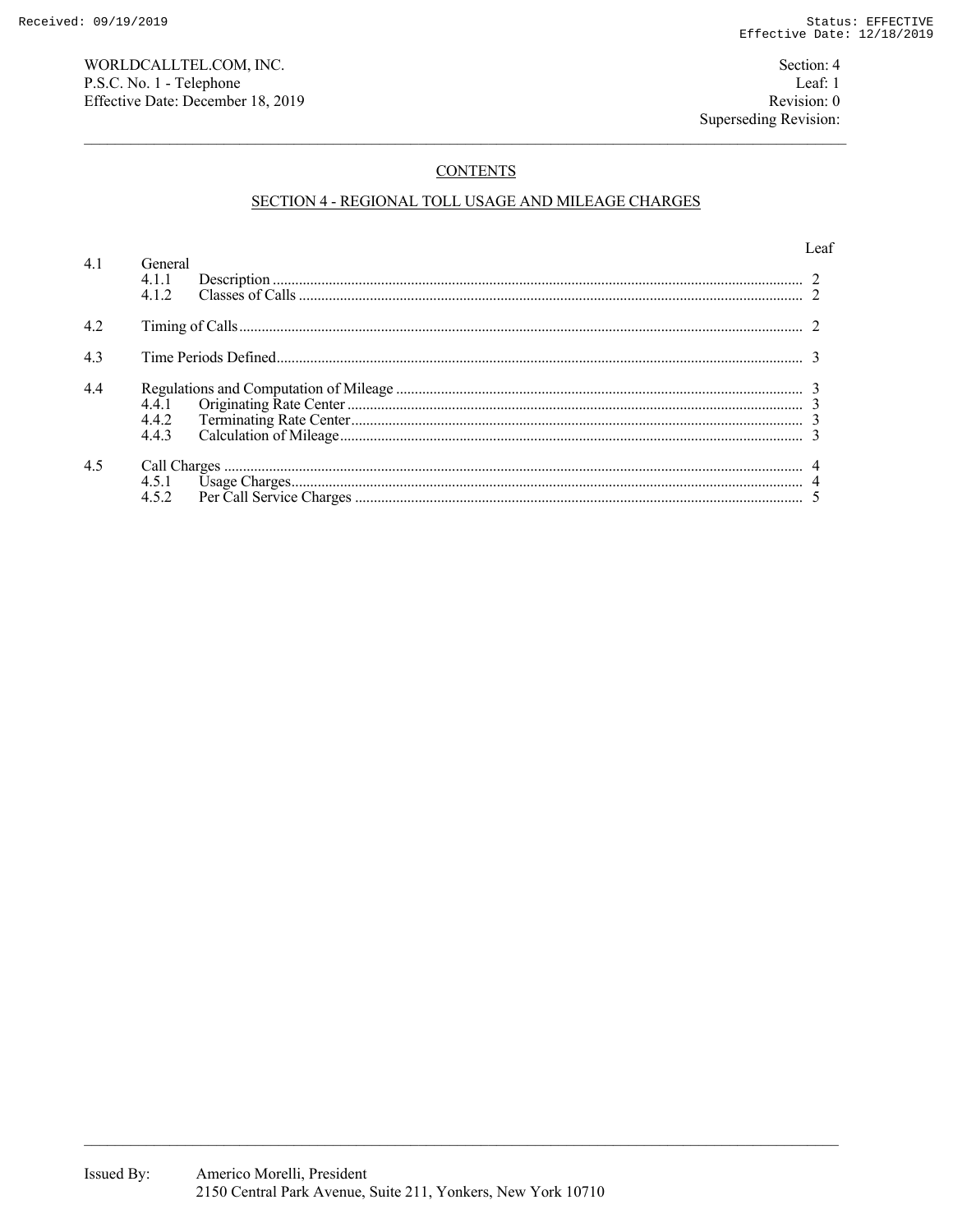# SECTION 4 - REGIONAL TOLL USAGE AND MILEAGE CHARGES

#### 4.1 GENERAL

#### 4.1.1 Description

 Regional Tollservice is furnished for communication between telephones in different local calling areas within a particular LATA in accordance with the regulations and schedules of charges specified in this tariff. The toll service charges specified in this section are in payment for all service furnished between the calling and called telephone, except as otherwise provided in this Tariff.

 Regional Toll calling includes the following types of calls: direct dialed, calling card, collect, 3rd number billed, special toll billing, requests to notify of time and charges, person to person calling and other station to station calls.

#### 4.1.2 Classes of Calls

Service is offered as two classes: station to station calling and person to person calling.

- a. Station to Station Service is that service where the person originating the call dials the telephone number desired or gives the Company operator the telephone number of the desired telephone station or system.
- b. Person to Person Service is that service where the person originating the call specifies to the Company operator a particular person to be reached, a particular mobile unit to be reached, or a particular station, department or office to be reached. The call remains a person to person call when, after the telephone, mobile telephone, or PBX system has been reached and while the connection remains established, the person originating the call requests or agrees to talk to any person other than the person specified, or to any other agreed upon alternate.

### 4.2 TIMING OF CALLS

- 4.2.1 Unless otherwise indicated, all calls are timed in one minute increments and all calls which are fractions of a minute are rounded up to the next whole minute.
- 4.2.2 For station to station calls, call timing begins when a connection is established between the calling telephone and the called telephone station.
- 4.2.3 For person to person calls, call timing begins when connection is established between the calling person and the particular person, station or mobile unit specified or an agreed alternate.
- 4.2.4 Call timing ends when the calling station "hangs up," thereby releasing the network connection. If the called station "hangs up" but the calling station does not, chargeable time ends when the network connection is released either by automatic timing equipment in the telephone network or by the Company operator.
- 4.2.5 Calls originating in one time period as defined in Section 4.3 and terminating in another will be billed the rates in effect at the beginning of each minute.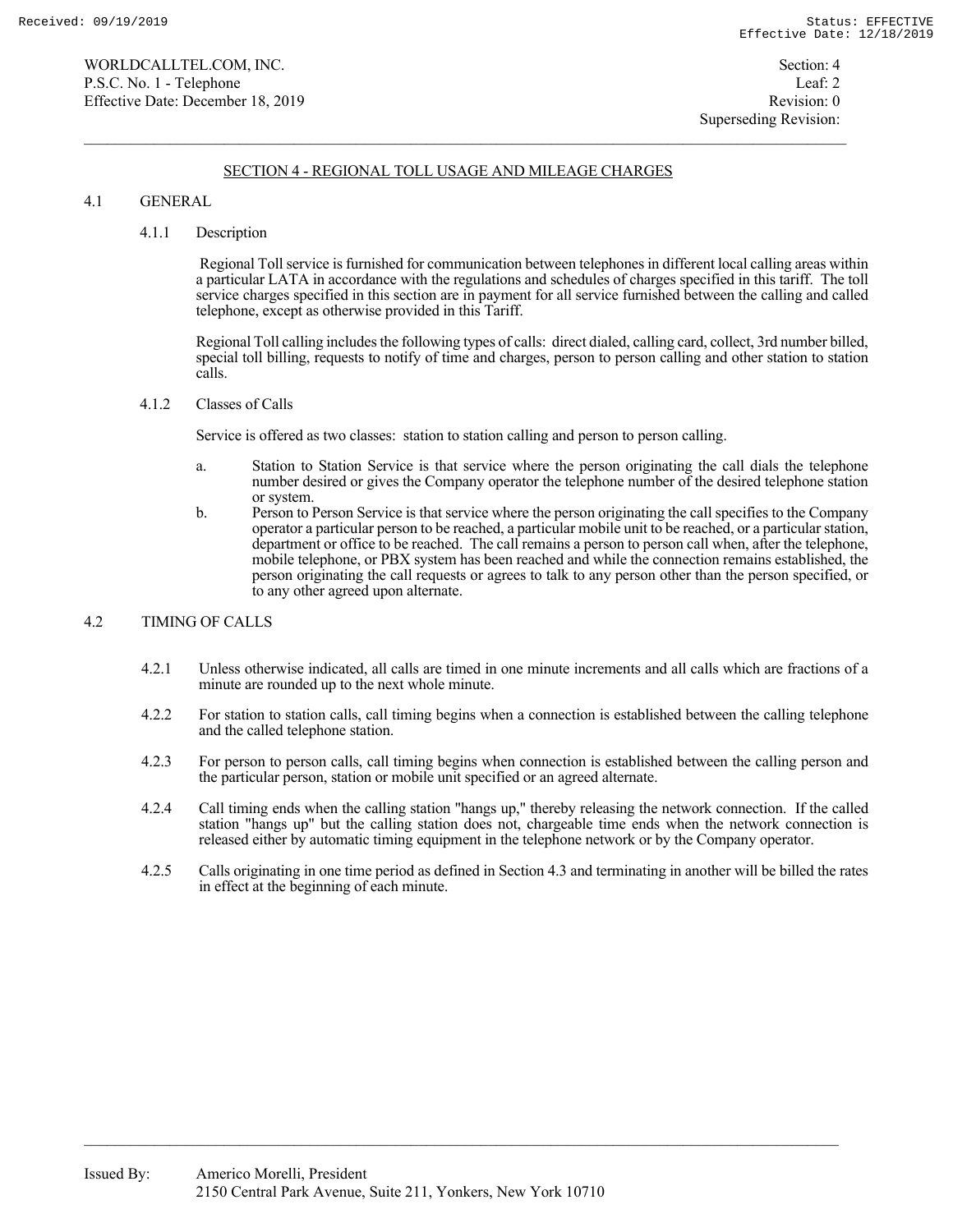### SECTION 4 - REGIONAL TOLL USAGE AND MILEAGE CHARGES (cont'd)

#### 4.3 TIME PERIODS DEFINED

Unless otherwise indicated in this Tariff, the following time periods apply.

- 4.3.1 Peak: 8:00 a.m. to, but not including, 7:00 p.m. Monday through Friday
- 4.3.2 Off-Peak: 7:00 p.m. to, but not including, 8:00 a.m. Sunday through Friday All day Saturday and Sunday All Holidays
- 4.3.3 Holidays include Christmas, New Year's Day, Thanksgiving, Independence Day, and Labor Day.
- 4.3.4 All times refer to local time.

### 4.4 REGULATIONS AND COMPUTATION OF MILEAGE

 Unless otherwise indicated in this Tariff, calls for which rates are mileage sensitive are rated on the airline distance between the originating rate center and the terminating rate center.

4.4.1 Originating Rate Center

 A customer's primary local exchange number includes an NXX code that is associated with a specific rate center. The originating point of all calls charged to that customer's account shall be the location of the customer's rate center.

4.4.2 Terminating Rate Center

The terminating point for all calls shall be the location of the local rate center associated with the called number.

4.4.3 Calculation of Mileage

 Usage charges for all mileage sensitive products are based on the airline distance between serving wire centers associated with the originating and terminating points of the call. The serving wire centers of a call are determined by the area codes and exchanges of the origination and destination points.

 Airline mileage, where mileage is the basis for rating calls, is obtained by using the "V" and "H" coordinates assigned to each rate center and contained in NECA FCC Tariff No. 4 or successor tariffs. To determine the airline distance between any two locations, proceed as follows:

- a. Obtain the "V" and "H" coordinates for each location. The "V" coordinate is the first four digits in the "VH" column. The "H" coordinate is the next four digits.
- b. Obtain the difference between the "V" coordinates of each of the locations. Obtain the difference between the "H" coordinates.
- c. Square each difference obtained in step b., above.

*10*

- d. Add the square of the "V" difference and the "H" difference obtained in step c., above.
- e. Divide the sum of the square by 10. Round to the next higher whole number if any fraction is obtained.<br>
f. Obtain the square root of the whole number result obtained above. Round to the next higher whole
- Obtain the square root of the whole number result obtained above. Round to the next higher whole number if any fraction is obtained. This is the airline mileage.

 Formula:  $(V_I V_2)^2 + (H_I H_2)^2$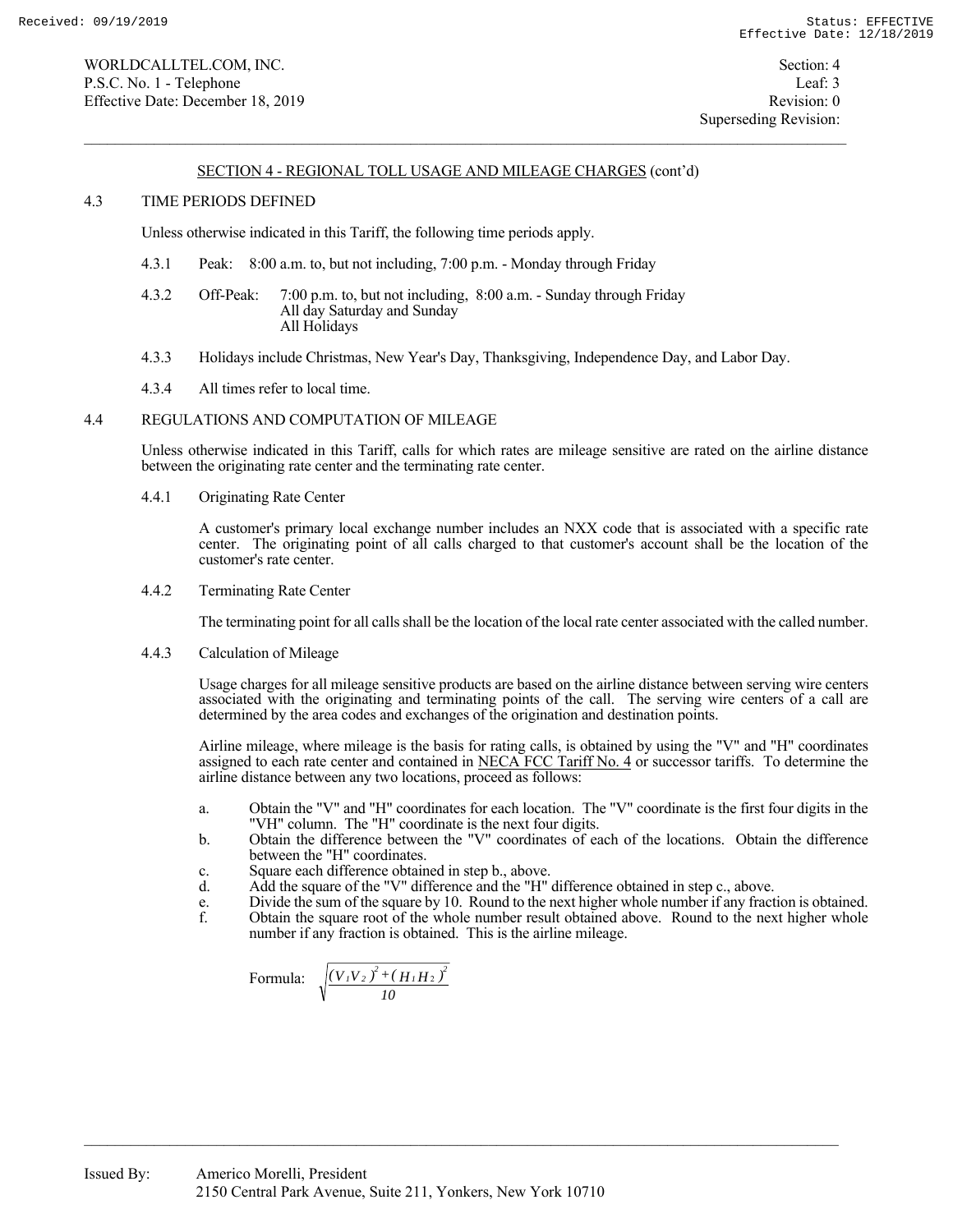### SECTION 4 - REGIONAL TOLL USAGE AND MILEAGE CHARGES (cont'd)

#### 4.5 CALL CHARGES

 Rates are based upon the originating and terminating region within the New York Metro LATA, time of day period (as defined in Section 4.3), and the length of call. Unless otherwise indicated in this tariff, the charge for the length of call is determined based upon an initial 60 second period, and additional increments of 6 seconds or fractions thereof.

 In addition, where live or automated operator assistance is required for call completion or billing, a per call service applies.

Charges for all classes of calls may be to the calling station, to the called station when the called party agrees to accept the charges, to an authorized telephone number which is not the called station or the calling station (3rd number billing), or to an authorized calling card.

#### 4.5.1 Usage Charges

#### Minimum:

 Rates may be reduced selectively and in varying amounts, down to incremental cost, on one day's notice to customers and the Public Service Commission.

| TO>                     | Nassau    | <b>NYC</b> | Rockland         | E.Suffolk | W.Suffolk | L.West    | U.West | Gr/Byram         |
|-------------------------|-----------|------------|------------------|-----------|-----------|-----------|--------|------------------|
| <b>FROM:</b>            |           |            |                  |           |           |           |        |                  |
| Initial Nassau          | <b>HR</b> | .15        | .15              | .15       | .15       | .15       | .15    | .15              |
| Additional              | HR        | .15        | .15              | .15       | .15       | .15       | .15    | .15              |
| Initial NYC             | .15       | <b>HR</b>  | .15              | .15       | .15       | .15       | .15    | .15              |
| Additional              | .15       | <b>HR</b>  | .15              | .15       | .15       | .15       | .15    | .15              |
| <b>Initial Rockland</b> | .15       | .15        | <b>HR</b>        | .15       | .15       | .15       | .15    | .15              |
| Additional              | .15       | .15        | <b>HR</b>        | .15       | .15       | .15       | .15    | .15              |
| Initial E.Suffolk       | .15       | .15        | .15              | <b>HR</b> | .15       | .15       | .15    | .15              |
| Additional              | .15       | .15        | .15              | <b>HR</b> | .15       | .15       | .15    | .15              |
| Initial W.Suffolk       | .15       | .15        | .15              | .15       | <b>HR</b> | .15       | .15    | .15              |
| Additional              | .15       | .15        | .15              | .15       | HR        | .15       | .15    | .15              |
| Initial L.West          | .15       | .15        | $\overline{.15}$ | .15       | .15       | <b>HR</b> | .15    | $\overline{.15}$ |
| Additional              | .15       | .15        | .15              | .15       | .15       | HR        | .15    | .15              |
| Initial U.West          | .15       | .15        | .15              | .15       | .15       | .15       | HR     | .15              |
| Additional              | .15       | .15        | .15              | .15       | .15       | .15       | HR     | .15              |
| Initial Gr/Byram        | .15       | .15        | .15              | .15       | .15       | .15       | .15    | HR               |
| Additional              | .15       | .15        | .15              | .15       | .15       | .15       | .15    | HR               |

First 60 seconds / additional per minute rate billed in six second increments (for example, the rate for a call l minute and six seconds in length is  $$0.15 + $0.15/10 = $0.15 + $0.15 = $0.165$  rounded to nearest cent equals (\$0.17). HR indicates a home region or local call.